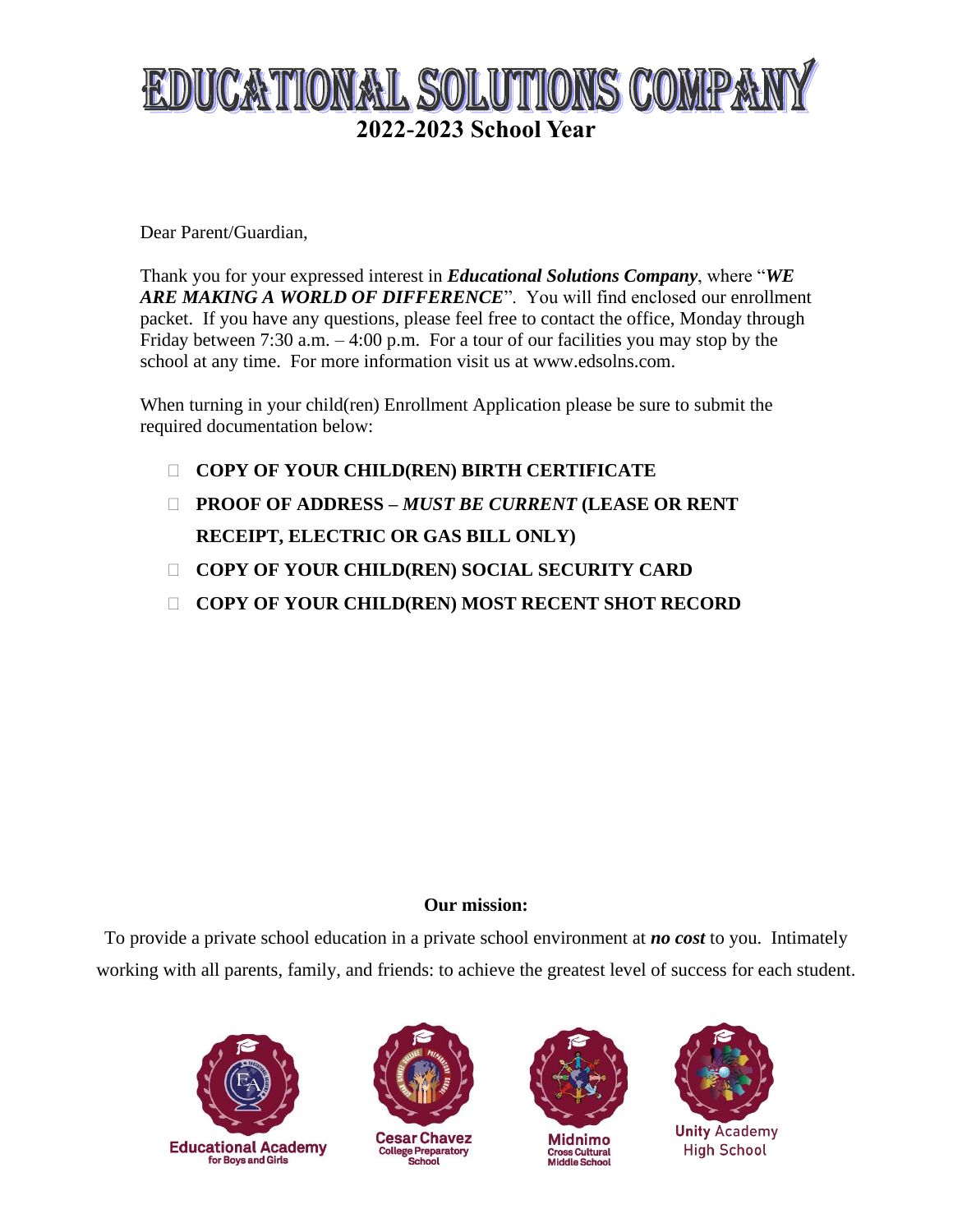|                                                                                                                                                                                                                                             | <b>EDUCATIONAL SOLUTIONS FAMILY OF SCHOOLS</b><br><b>ENROLLMENT FORM</b>                                                                                                                                                      | FOR PRINCIPAL USE ONLY:<br>Approval Signature:                                                                                           |
|---------------------------------------------------------------------------------------------------------------------------------------------------------------------------------------------------------------------------------------------|-------------------------------------------------------------------------------------------------------------------------------------------------------------------------------------------------------------------------------|------------------------------------------------------------------------------------------------------------------------------------------|
| Please indicate which School you are Enrolling your child for the 2022-2023 School Year:                                                                                                                                                    |                                                                                                                                                                                                                               |                                                                                                                                          |
| <b>Cesar Chavez College Preparatory School</b><br>Grades K-5<br>2400 Mock Rd<br>Columbus, OH 43219<br>Phone: 614-294-3020<br>Fax: 614-299-3680<br><b>Unity Academy High School</b><br>Grades 9-12<br>Phone 614-299-1007<br>Fax 614-299-3684 | <b>Educational Academy for Boys &amp; Girls</b><br>Grades K-5<br>35 Midland Ave<br>Columbus, OH 43223<br>Phone: 614-351-9397<br>Fax: 614-351-8680                                                                             | Midnimo Cross-Cultural Middle School<br>Grades 6-8<br>1567 Loretta Ave<br>Columbus, OH 43211<br>Phone: 614-261-7480<br>Fax: 614-261-7481 |
| <b>PLEASE PRINT</b>                                                                                                                                                                                                                         |                                                                                                                                                                                                                               |                                                                                                                                          |
| Student's Legal Last Name                                                                                                                                                                                                                   | Student's Legal First Name                                                                                                                                                                                                    |                                                                                                                                          |
| Student's Middle Name                                                                                                                                                                                                                       | Circle, if applicable: Jr. II III IV                                                                                                                                                                                          |                                                                                                                                          |
| Gender (Circle) Male Female                                                                                                                                                                                                                 | Student's Birth Date _____________________ (mm-dd-yyyy)                                                                                                                                                                       |                                                                                                                                          |
| <b>Proof of age:</b> (Circle appropriate) Birth Certificate                                                                                                                                                                                 | other and the contract of the contract of the contract of the contract of the contract of the contract of the contract of the contract of the contract of the contract of the contract of the contract of the contract of the |                                                                                                                                          |
|                                                                                                                                                                                                                                             |                                                                                                                                                                                                                               |                                                                                                                                          |
| <b>Ethnicity (Circle Appropriate)</b>                                                                                                                                                                                                       |                                                                                                                                                                                                                               |                                                                                                                                          |
| American Indian/Alaskan Native                                                                                                                                                                                                              | Asian/Pacific Islander                                                                                                                                                                                                        | Black/African-American(Non-Hispanic)                                                                                                     |
|                                                                                                                                                                                                                                             |                                                                                                                                                                                                                               |                                                                                                                                          |
| Multiracial<br>Hispanic<br>White (Non-Hispanic)                                                                                                                                                                                             | Somali                                                                                                                                                                                                                        | Other (Be Specific)                                                                                                                      |
|                                                                                                                                                                                                                                             |                                                                                                                                                                                                                               | Apt. $#$                                                                                                                                 |
|                                                                                                                                                                                                                                             |                                                                                                                                                                                                                               |                                                                                                                                          |
| Proof of Address type (Circle Appropriate)                                                                                                                                                                                                  | Landlords Statement Lease Utility Bill                                                                                                                                                                                        | Other                                                                                                                                    |
| Phone $\#$ :                                                                                                                                                                                                                                | Cell #: $\qquad \qquad$                                                                                                                                                                                                       |                                                                                                                                          |
|                                                                                                                                                                                                                                             |                                                                                                                                                                                                                               |                                                                                                                                          |
| HAS YOUR STUDENT EVER ATTENDED A PUBLIC SCHOOL? _______ Yes                                                                                                                                                                                 |                                                                                                                                                                                                                               | N <sub>0</sub>                                                                                                                           |
|                                                                                                                                                                                                                                             |                                                                                                                                                                                                                               | School District                                                                                                                          |

Date attended \_\_\_\_\_\_\_\_\_\_\_\_\_\_\_\_\_\_\_\_\_\_\_\_ Grade \_\_\_\_\_\_\_\_ Based on your **home address** what school *would* your child attend \_\_\_\_\_\_\_\_\_\_\_\_\_\_\_\_\_\_\_\_\_\_\_\_\_\_\_\_\_\_\_\_\_\_\_

*Does your child qualify for Special Needs Services? (I.E.P, Special Education) Yes \_\_\_ No \_\_* 

*If yes, what type?* 

| <b>For Office Use Only:</b><br>Application checked for completeness (both sides) |                  | Date Application Completed: |
|----------------------------------------------------------------------------------|------------------|-----------------------------|
| <b>Admission Date:</b>                                                           | Waitlisted Date: | Time Waitlisted:            |
| Grade Placement:                                                                 | EMIS completed:  |                             |
| PoA:                                                                             | POR:<br>S/S:     | $S/R$ :                     |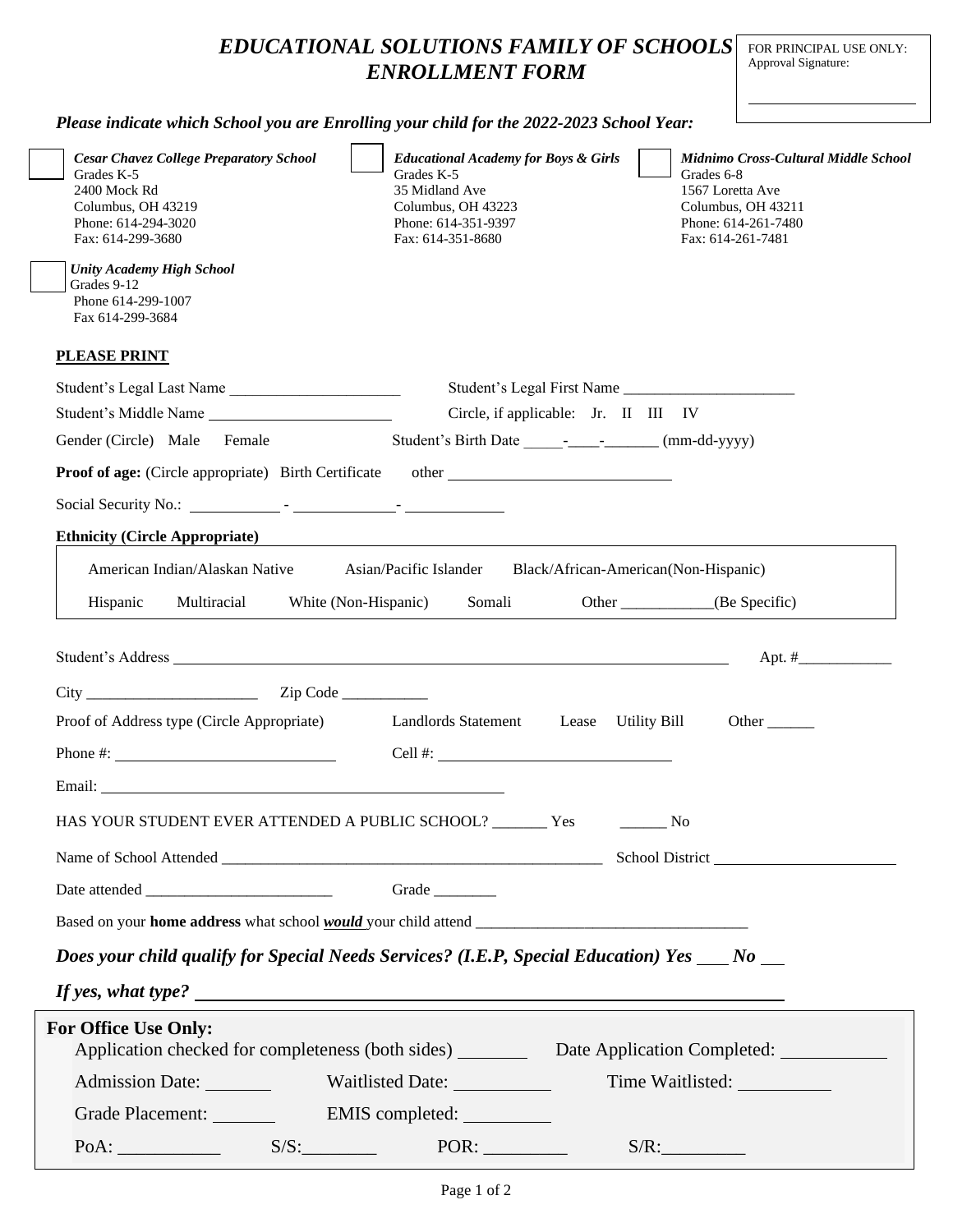| If Yes, when?                                                                                                                                                                                                                                                                                                                                                                                                      |                                                                                                                                          |
|--------------------------------------------------------------------------------------------------------------------------------------------------------------------------------------------------------------------------------------------------------------------------------------------------------------------------------------------------------------------------------------------------------------------|------------------------------------------------------------------------------------------------------------------------------------------|
| <b>Parent/Guardian Information</b><br>(If both parents have custody and/or live with this student, please fill out information for both parents.)                                                                                                                                                                                                                                                                  |                                                                                                                                          |
| Who has custody of this student? (Circle one)<br>Father Only<br><b>Both Parents</b><br>Mother Only                                                                                                                                                                                                                                                                                                                 | Guardian<br>Other                                                                                                                        |
| With whom does the student live? (Circle one)<br>Father Only<br><b>Both Parents</b><br>Mother Only                                                                                                                                                                                                                                                                                                                 | Guardian<br>Other                                                                                                                        |
| Please print 1 <sup>st</sup> Parent/Guardian Information                                                                                                                                                                                                                                                                                                                                                           | Please print 2 <sup>nd</sup> Parent/Guardian Information                                                                                 |
| Last Name $\frac{1}{\sqrt{1-\frac{1}{2}}}\left\{ \frac{1}{2}, \frac{1}{2}, \frac{1}{2}, \frac{1}{2}, \frac{1}{2}, \frac{1}{2}, \frac{1}{2}, \frac{1}{2}, \frac{1}{2}, \frac{1}{2}, \frac{1}{2}, \frac{1}{2}, \frac{1}{2}, \frac{1}{2}, \frac{1}{2}, \frac{1}{2}, \frac{1}{2}, \frac{1}{2}, \frac{1}{2}, \frac{1}{2}, \frac{1}{2}, \frac{1}{2}, \frac{1}{2}, \frac{1}{2}, \frac{1}{2}, \frac{1}{2}, \frac{1}{2}, \$ |                                                                                                                                          |
| First Name                                                                                                                                                                                                                                                                                                                                                                                                         | First Name                                                                                                                               |
|                                                                                                                                                                                                                                                                                                                                                                                                                    |                                                                                                                                          |
|                                                                                                                                                                                                                                                                                                                                                                                                                    |                                                                                                                                          |
|                                                                                                                                                                                                                                                                                                                                                                                                                    | Language spoken at home                                                                                                                  |
| Does this parent/guardian speak English? Y e s<br>N o<br>Are you willing to volunteer at the school? Y e s<br>N o<br>Yes No<br>Military?                                                                                                                                                                                                                                                                           | Does this parent/guardian speak English? Y e s<br>N o<br>Are you willing to volunteer at the school? Y e s<br>N 0<br>Military?<br>Yes No |
|                                                                                                                                                                                                                                                                                                                                                                                                                    |                                                                                                                                          |
|                                                                                                                                                                                                                                                                                                                                                                                                                    |                                                                                                                                          |
| Available at work? Yes No                                                                                                                                                                                                                                                                                                                                                                                          | Available at work? Y e s N o                                                                                                             |
|                                                                                                                                                                                                                                                                                                                                                                                                                    |                                                                                                                                          |
|                                                                                                                                                                                                                                                                                                                                                                                                                    |                                                                                                                                          |
|                                                                                                                                                                                                                                                                                                                                                                                                                    |                                                                                                                                          |
| 1 <sup>st</sup> person to be contacted in an emergency                                                                                                                                                                                                                                                                                                                                                             | <b>EMERGENCY CONTACT INFORMATION (Other than the parent/guardian)</b><br>$2nd$ person to be contacted in an emergency                    |
| Last Name                                                                                                                                                                                                                                                                                                                                                                                                          | Last Name                                                                                                                                |
| First Name                                                                                                                                                                                                                                                                                                                                                                                                         | First Name                                                                                                                               |
|                                                                                                                                                                                                                                                                                                                                                                                                                    | Business phone # ________________________ ext ______                                                                                     |
|                                                                                                                                                                                                                                                                                                                                                                                                                    |                                                                                                                                          |
|                                                                                                                                                                                                                                                                                                                                                                                                                    |                                                                                                                                          |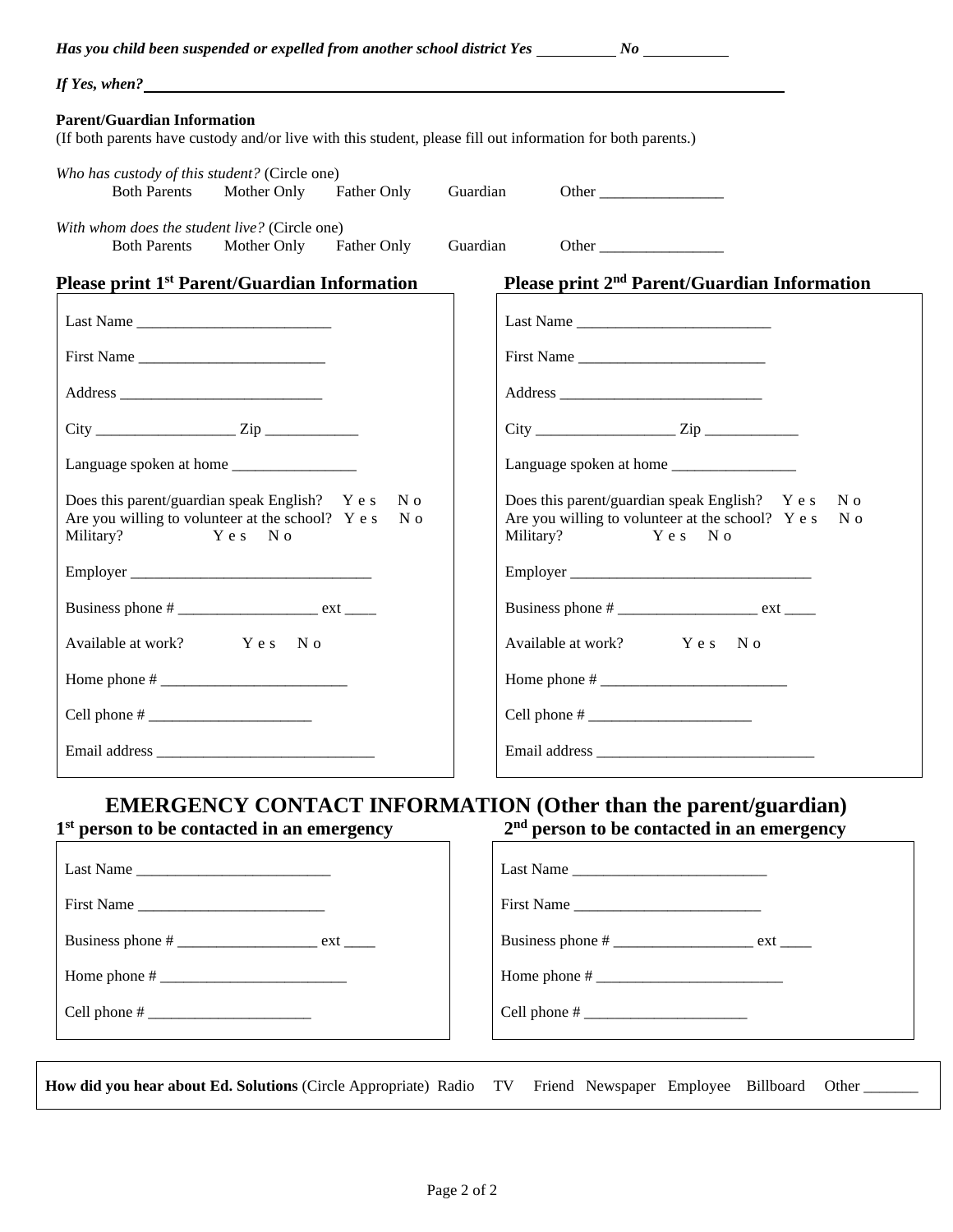#### **EDUCATIONAL SOLUTIONS FAMILY OF SCHOOLS EMERGENCY INFORMATION FORM** [Page 1 of 2]

STUDENTS NAME **INSURANCE/MEDICAID NUMBER** 

#### ADDRESS SOCIAL SECURITY NUMBER

TELEPHONE NUMBER SCHOOL ATTENDED

The following is required by Section 3313.712 of the Ohio Revised Code. **EMERGENCY MEDICAL AUTHORIZATION**

Purpose – To enable parents and guardians to authorize the provision of emergency treatment for children who become ill or injured while under school authority, when parents or guardians cannot be reached. **PART I OR PART II MUST BE COMPLETED** 

# **ALL BLANKS MUST BE COMPLETED**

#### **PART I (TO GRANT CONSENT)**

| In the event reasonable attempts to contact me at _______________________________(phone) or                        |  |  |  |  |
|--------------------------------------------------------------------------------------------------------------------|--|--|--|--|
|                                                                                                                    |  |  |  |  |
| been unsuccessful, I HEREBY GIVE MY CONSENT for (1) the administration of any treatment deemed necessary           |  |  |  |  |
|                                                                                                                    |  |  |  |  |
| or (preferred dentist) Dr.                                                                                         |  |  |  |  |
| DESIGNATED preferred practitioner is not available, by another licensed physician or dentist; and (2) the transfer |  |  |  |  |
|                                                                                                                    |  |  |  |  |
| This authorization does not cover major surgery unless the medical opinions of two other licensed physicians or    |  |  |  |  |
| dentists, concurring in the necessity for such surgery, are obtained before surgery is performed.                  |  |  |  |  |

FACTS CONCERNING THE CHILD'S MEDICAL HISTORY INCLUDING ALLERGIES, MEDICATIONS BEING TAKEN, AND ANY OTHER PHYSICAL IMPAIRMENTS to which a physician should be alerted:

\_\_\_\_\_\_\_\_\_\_\_\_\_\_\_\_\_\_ \_\_\_\_\_\_\_\_\_\_\_\_\_\_\_\_\_\_\_\_\_\_\_\_\_\_\_\_\_\_\_\_\_\_\_\_\_\_\_ Date Signature of Parent or Guardian

\_\_\_\_\_\_\_\_\_\_\_\_\_\_\_\_\_\_\_\_ \_\_\_\_\_\_\_\_\_\_\_\_\_\_\_\_\_\_\_\_\_\_\_\_\_\_\_\_\_\_\_\_\_\_\_

# *DO NOT COMPLETE PART II IF YOU COMPLETED PART I*

\_\_\_\_\_\_\_\_\_\_\_\_\_\_\_\_\_\_\_\_\_\_\_\_\_\_\_\_\_\_\_\_\_\_\_\_\_\_\_\_\_\_\_\_\_\_\_\_\_\_\_\_\_\_\_\_\_\_\_\_\_\_\_\_\_\_\_\_\_\_\_\_\_\_\_\_\_\_\_\_\_\_\_\_\_\_\_\_\_\_\_\_\_

# **PART II (REFUSAL TO GRANT CONSENT)**

I do **NOT** give my consent for emergency medical treatment of my child. In the event of illness or injury requiring emergency treatment, I wish the school authorities to TAKE NO ACTION OR TO:

Date Signature of parent or guardian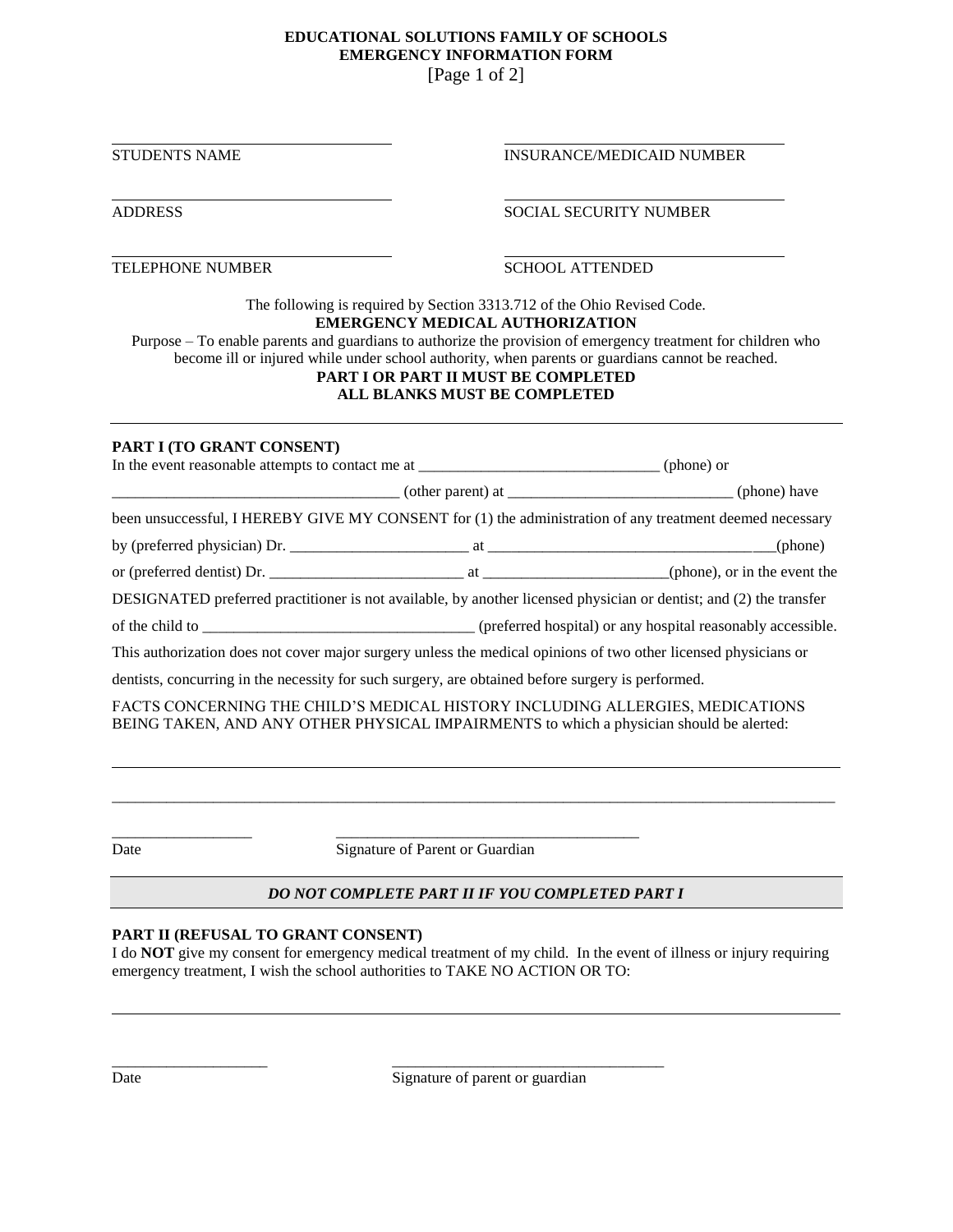# **EMERGENCY INFORMATION FORM** [Page 2 of 2]

| Last                                                                                                                                                                                                                           | First          | MI |                         |
|--------------------------------------------------------------------------------------------------------------------------------------------------------------------------------------------------------------------------------|----------------|----|-------------------------|
|                                                                                                                                                                                                                                |                |    |                         |
| Child lives with: (circle) MOTHER, FATHER, FOSTER-PARENT, GUARDIAN                                                                                                                                                             |                |    |                         |
|                                                                                                                                                                                                                                |                |    |                         |
|                                                                                                                                                                                                                                |                |    |                         |
|                                                                                                                                                                                                                                |                |    |                         |
| Employer Name                                                                                                                                                                                                                  |                |    |                         |
| Primary Care Physician: University of the Second Second Second Second Second Second Second Second Second Second Second Second Second Second Second Second Second Second Second Second Second Second Second Second Second Secon |                |    |                         |
| Physician Phone #: 1999 Management Physician Phone #:                                                                                                                                                                          |                |    |                         |
| <b>DURING SCHOOL HOURS</b><br>When parents cannot be located in case of emergency, please call:                                                                                                                                |                |    |                         |
|                                                                                                                                                                                                                                |                |    |                         |
| <b>Name</b>                                                                                                                                                                                                                    | <b>Address</b> |    | <b>Telephone Number</b> |
|                                                                                                                                                                                                                                |                |    |                         |
| <b>Name</b>                                                                                                                                                                                                                    | <b>Address</b> |    | <b>Telephone Number</b> |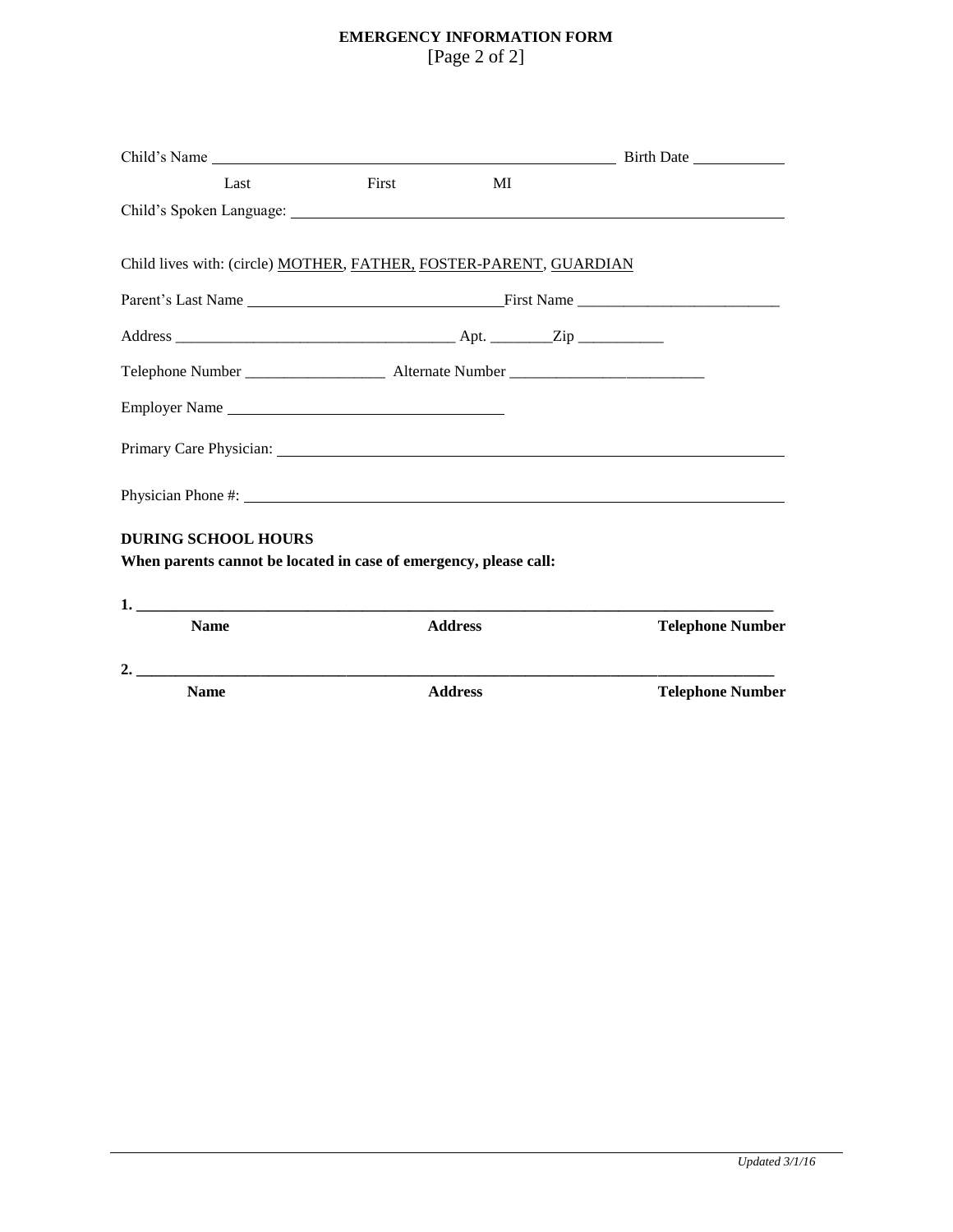# **MEDIA INTERVIEWS & PHOTO RELEASE**

From time to time outside agencies (local radio or television stations, newspaper or community/state agencies) highlight exemplary programs in our area. This often involves video taping or taking pictures of students in the classroom setting and/or asking students for their opinions or questions about their educational experiences.

While realizing that the public has a right and a responsibility for access to information about the activities in our school; the EDUCATIONAL SOLUTIONS COMPANY is very selective in granting such access to the classroom. Please indicate your feeling regarding your child's involvement in media events by signing one of the following statements.

# **AUTHORIZATION ---- MEDIA & PHOTO RELEASE**

| interviews/video tapes/photographs and release the school and said agency from all claims based upon this activity. |                                                                 |  |
|---------------------------------------------------------------------------------------------------------------------|-----------------------------------------------------------------|--|
| SIGNATURE _________________________                                                                                 | Date: __________________                                        |  |
| approved media interviews/video tapes/photographs.                                                                  | <b>DO NOT</b> give my permission for my child to participate in |  |
|                                                                                                                     |                                                                 |  |
|                                                                                                                     |                                                                 |  |

# **RECORDS REQUEST**

For Information Purposes Only:

According to the Final Regulations – Family Education Rights & Privacy Act (Buckley Amendment) dated June 17, 1976; it is no longer necessary to obtain written consent to release records between schools. It states that school officials, including teachers within the educational institution and officials of other school systems in which the student may intend to enroll, may receive a student's records **WITHOUT** written consent for such release.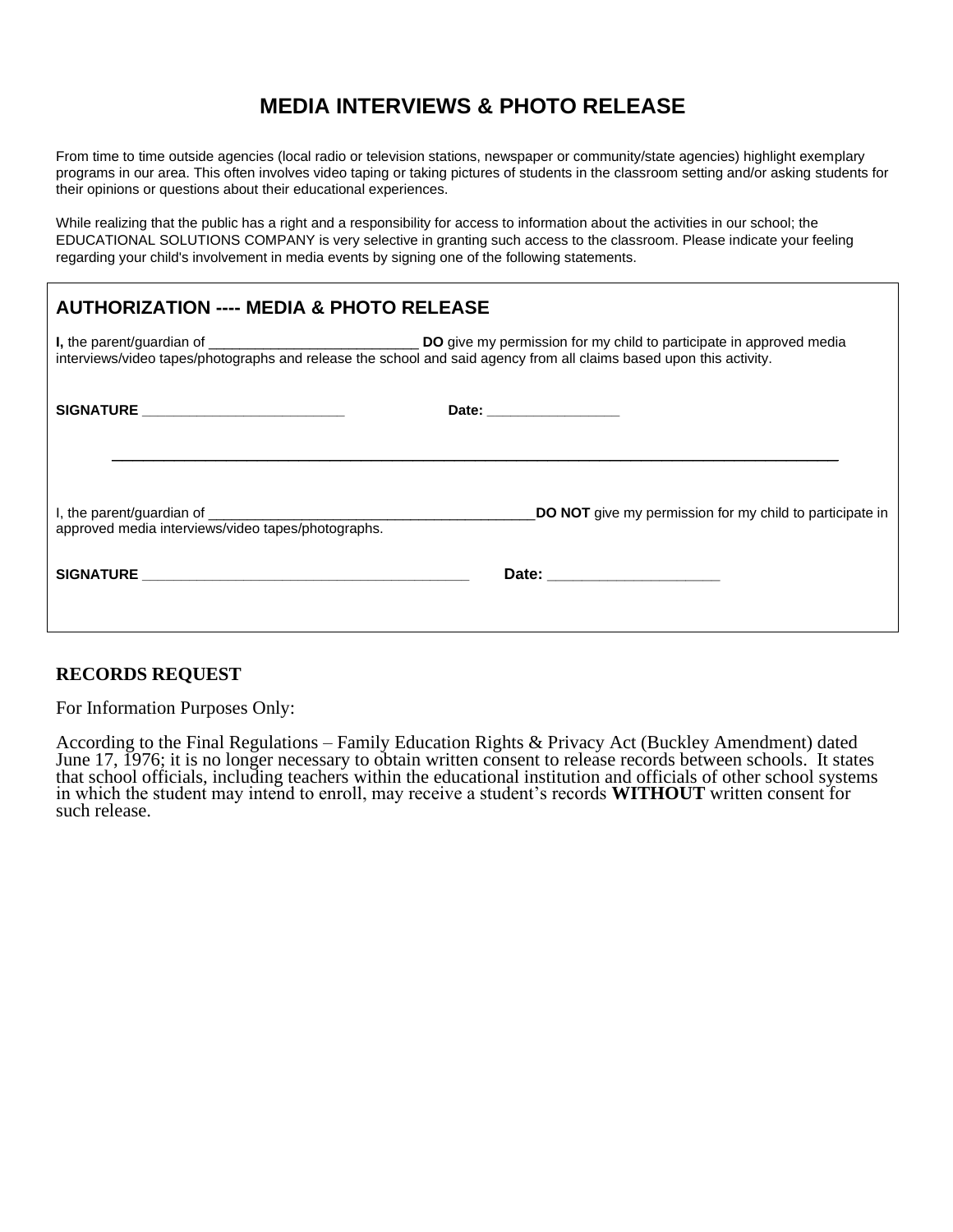

# **Parent Consent for Student Records Release** Please return information to the school checked above

| $1st$ Request                   |        | $2nd$ Request                                  |                | $3rd$ Request |
|---------------------------------|--------|------------------------------------------------|----------------|---------------|
| (Date)                          | (Date) |                                                | (Date)         |               |
| Official records requested from |        | <u> 1989 - John Stein, mars and de Branden</u> | for:           |               |
|                                 |        |                                                | Date of Birth: |               |
| Address:                        |        |                                                | Current Grade: |               |
|                                 |        |                                                |                |               |

The student listed above has completed all new student induction requirements and is now officially enrolled in school checked above.

The above student became an active student on

You are authorized to release all records which may include the following:

- Transcripts/Academic Records (name, birthday, grade level completed, grades and attendance)
- Report Cards and Progress Reports
- Custody papers, birth certificates
- Withdrawal Grades/Credits
- Health Records (immunization records)
- AIR/OAT/OAA/PARCC/OGT/State Testing Records
- K-3 Diagnostic Assessment
- Kindergarten Readiness Assessment Data
- 3<sup>rd</sup> Grade Reading Guarantee documentation
- Intervention Data (RTI/IAT)
- I.E.P/E.T.R. & all Special Needs Records (if applicable)
- LEP/ESL Screening and/or OTELA/OELPA information
- Other pertinent information

| Parent/Guardian Signature:    | Date: |  |
|-------------------------------|-------|--|
|                               |       |  |
| Parent/Guardian Printed Name: |       |  |

According to the Final Regulations – Family Education Rights & Privacy Act (Buckley Amendment) dated June 17, 1976; it is no longer necessary to obtain written consent to release records between schools, it states that school officials, including teachers within the educational institution and officials of other school systems in which the student may intend to enroll, may receive a student's record without written consent for such.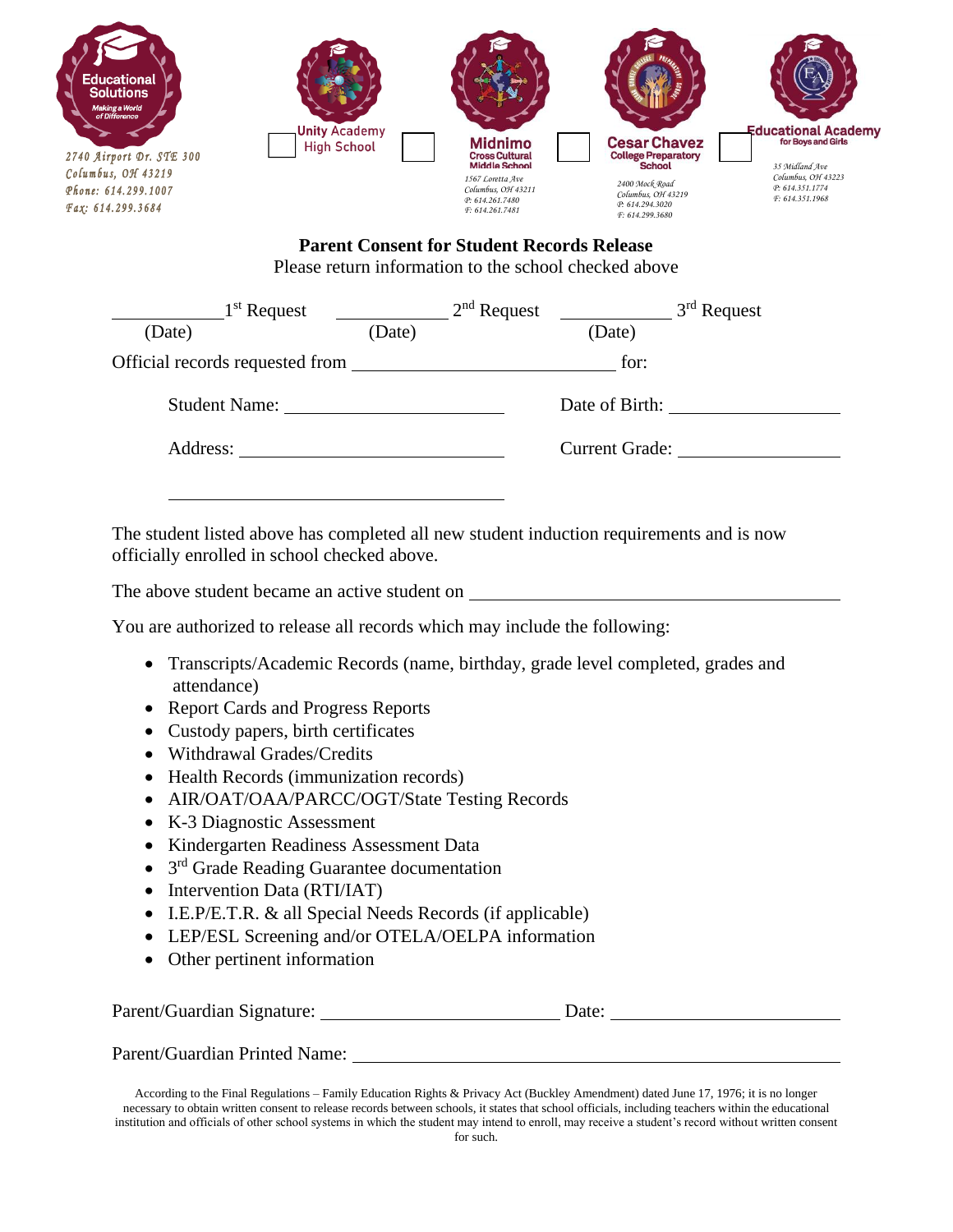$\odot$ 

# **Appendix A: Language Usage Survey**

Parents and Guardians: Please only complete this page of the survey. The back of this form will be completed by the school. A completed language usage survey is required for all students upon enrollment in Ohio schools. This information will tell school staff if they need to check your child's proficiency in English. Answers to these questions ensure your child receives the education services to succeed in school. The information is not used to identify immigration status.

| <b>Communication Preferences</b><br>1. In what language(s) would your family prefer to communicate with the school?<br>Indicate your language preference so we can<br>provide an interpreter or translated documents<br>at no cost when you need them. All parents<br>have the right to information about their child's<br>education in a language they understand.<br><b>Language Background</b><br>What language did your child learn first?<br>2.<br>Information about your child's language<br>background helps us identify students who<br>qualify for support to develop the language<br>skills necessary for success in school. Testing<br>What language does your child use the most at home?<br>3.<br>may be necessary to determine if language<br>supports are needed.<br>What languages are used in your home?<br>4.<br><b>Prior Education</b><br>5.<br>Responses about your child's birth country and<br>previous education give us information about<br>Has your child ever received formal education outside of the United States?<br>6.<br>the knowledge and skills your child is bringing<br>$\sqrt{\ }$ Yes $\Delta$ No<br>to school and may enable the school to receive<br>additional funding to support your child.<br>If yes, what was the language of instruction?<br>Has your child attended school in the United States? $\triangle$ Yes<br>$\Delta$ No<br>7.<br>If yes, when did your child first attend a school in the United States?<br>Year<br>Day<br>Month<br><b>Additional Information</b><br>Please share additional information to help us<br>understand your child's language experiences<br>and educational background.<br>Parent/Guardian First Name: 1990 1991 1992 | <b>Student Name:</b> (First Name and Last Name) | Student Date of Birth: (mm/dd/yyyy) |
|----------------------------------------------------------------------------------------------------------------------------------------------------------------------------------------------------------------------------------------------------------------------------------------------------------------------------------------------------------------------------------------------------------------------------------------------------------------------------------------------------------------------------------------------------------------------------------------------------------------------------------------------------------------------------------------------------------------------------------------------------------------------------------------------------------------------------------------------------------------------------------------------------------------------------------------------------------------------------------------------------------------------------------------------------------------------------------------------------------------------------------------------------------------------------------------------------------------------------------------------------------------------------------------------------------------------------------------------------------------------------------------------------------------------------------------------------------------------------------------------------------------------------------------------------------------------------------------------------------------------------------------------------------------------------------------------------------|-------------------------------------------------|-------------------------------------|
|                                                                                                                                                                                                                                                                                                                                                                                                                                                                                                                                                                                                                                                                                                                                                                                                                                                                                                                                                                                                                                                                                                                                                                                                                                                                                                                                                                                                                                                                                                                                                                                                                                                                                                          |                                                 |                                     |
|                                                                                                                                                                                                                                                                                                                                                                                                                                                                                                                                                                                                                                                                                                                                                                                                                                                                                                                                                                                                                                                                                                                                                                                                                                                                                                                                                                                                                                                                                                                                                                                                                                                                                                          |                                                 |                                     |
|                                                                                                                                                                                                                                                                                                                                                                                                                                                                                                                                                                                                                                                                                                                                                                                                                                                                                                                                                                                                                                                                                                                                                                                                                                                                                                                                                                                                                                                                                                                                                                                                                                                                                                          |                                                 |                                     |
|                                                                                                                                                                                                                                                                                                                                                                                                                                                                                                                                                                                                                                                                                                                                                                                                                                                                                                                                                                                                                                                                                                                                                                                                                                                                                                                                                                                                                                                                                                                                                                                                                                                                                                          |                                                 |                                     |
|                                                                                                                                                                                                                                                                                                                                                                                                                                                                                                                                                                                                                                                                                                                                                                                                                                                                                                                                                                                                                                                                                                                                                                                                                                                                                                                                                                                                                                                                                                                                                                                                                                                                                                          |                                                 |                                     |
|                                                                                                                                                                                                                                                                                                                                                                                                                                                                                                                                                                                                                                                                                                                                                                                                                                                                                                                                                                                                                                                                                                                                                                                                                                                                                                                                                                                                                                                                                                                                                                                                                                                                                                          |                                                 |                                     |
|                                                                                                                                                                                                                                                                                                                                                                                                                                                                                                                                                                                                                                                                                                                                                                                                                                                                                                                                                                                                                                                                                                                                                                                                                                                                                                                                                                                                                                                                                                                                                                                                                                                                                                          |                                                 |                                     |

 Thank you for providing the information above. Contact your school or district office if you have questions about this form or about services available at your child's school. Translated information about schools' civil rights obligations to English learner students and limited English proficient parents can be found here: https://www2.ed.gov/about/offices/list/ocr/ellresources.html

By [Office of Superintendent of Public Instruction, li](http://www.k12.wa.us/)censed under [a Creative Commons Attribution 4.0 International License.](http://creativecommons.org/licenses/by/4.0/)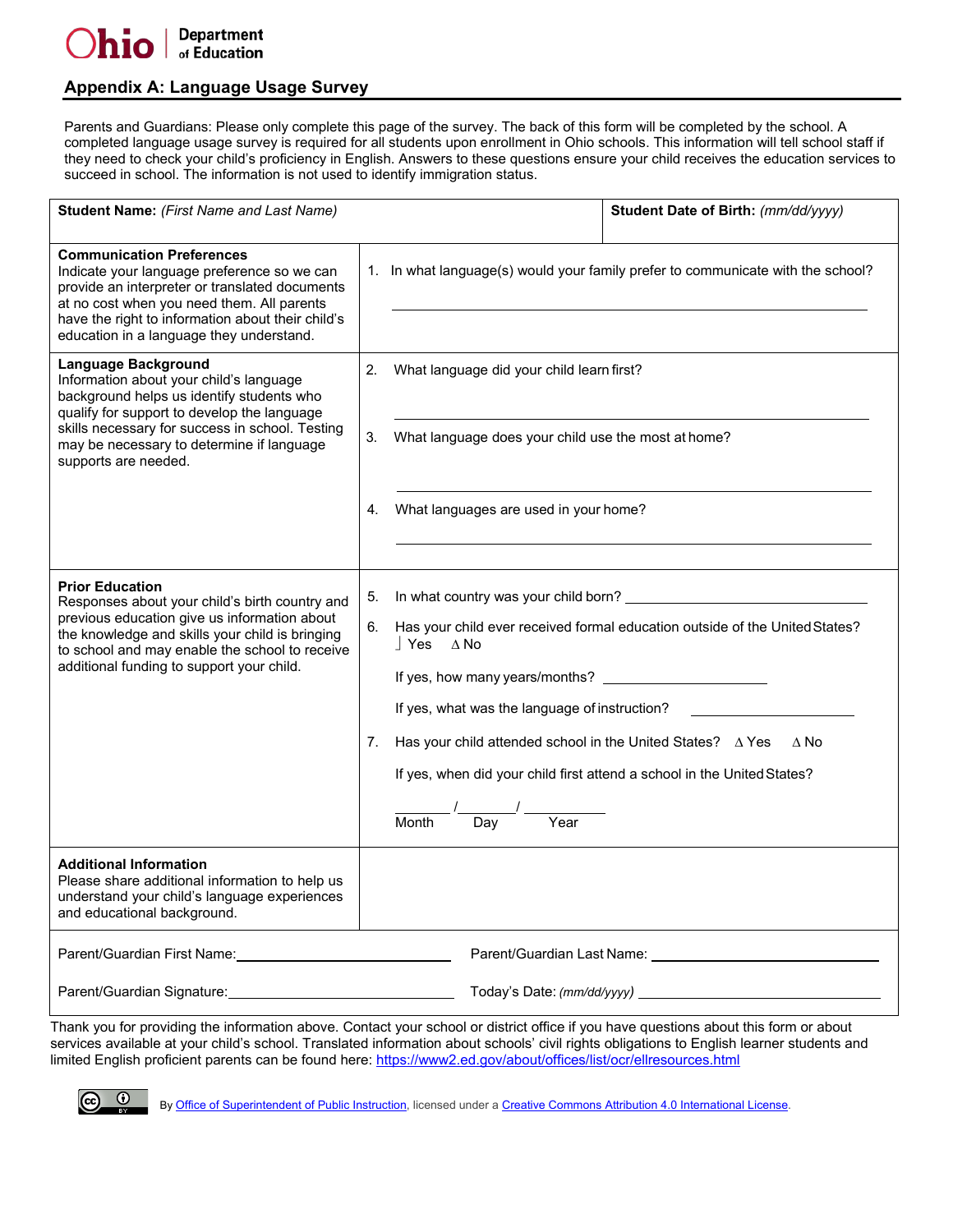

# **(Appendix A, continued)**

#### **\*\*\*COMPLETED BY SCHOOL EMPLOYEE\*\*\***

|  |  |  |  |  | 1. Check. Confirm the following statements related to the administration of Ohio's language usage survey: |  |  |  |
|--|--|--|--|--|-----------------------------------------------------------------------------------------------------------|--|--|--|
|--|--|--|--|--|-----------------------------------------------------------------------------------------------------------|--|--|--|

- $\Box$  The district or school presented the language usage survey, to the extent practicable, in a language and form that the parent or guardianunderstood.
- $\Box$  The district or school informed the parent(s) or guardian(s) of the form's purpose. The language usage survey only is used to understand students' linguistic experiences and educational background.
- $\Box$  The district or school reports information from the language usage survey in the appropriate Educational Management Information System (EMIS)records.
- $\Box$  For students enrolling from other U.S. schools and districts, school officials request previous language survey data and refer to the information when identifying Englishlearners.
- $\Box$  . Results of the language usage survey are kept with the student's cumulative records and follow the student if he/she transfers to another district orschool.
- 2. **Note.** Record additional information to assist the review of the language usage survey.

 3. **Record.** Indicate responses from the language usage survey in the table below. Refer to the Language Usage Survey Annotations on page 2 for item-specificguidance.

| Student's native language<br>See Language Usage Survey Question 2.<br>Report for all students in EMIS.               |                                                                                                             |
|----------------------------------------------------------------------------------------------------------------------|-------------------------------------------------------------------------------------------------------------|
| <b>Student's home language</b><br>See Language Usage Survey Question 3.<br>Report only for English learners in EMIS. |                                                                                                             |
| <b>Potential English learner</b><br>See Language Usage Survey Questions 2-4.                                         | Yes. Assess the student's English proficiency.<br>П<br>No. Do not assess the student's English proficiency. |
| Immigrant student status<br>See Language Usage Survey Questions 5-7.<br>Report for all students in EMIS.             | Yes, the student is an immigrant child.<br>No, the child is not an immigrant child.                         |
| <b>Validate.</b> Complete the information below.<br>4.                                                               |                                                                                                             |
| Signature of validating school employee                                                                              | Date (mm/dd/yyyy)                                                                                           |
| Printed name of validating school employee                                                                           | Name of school or school district                                                                           |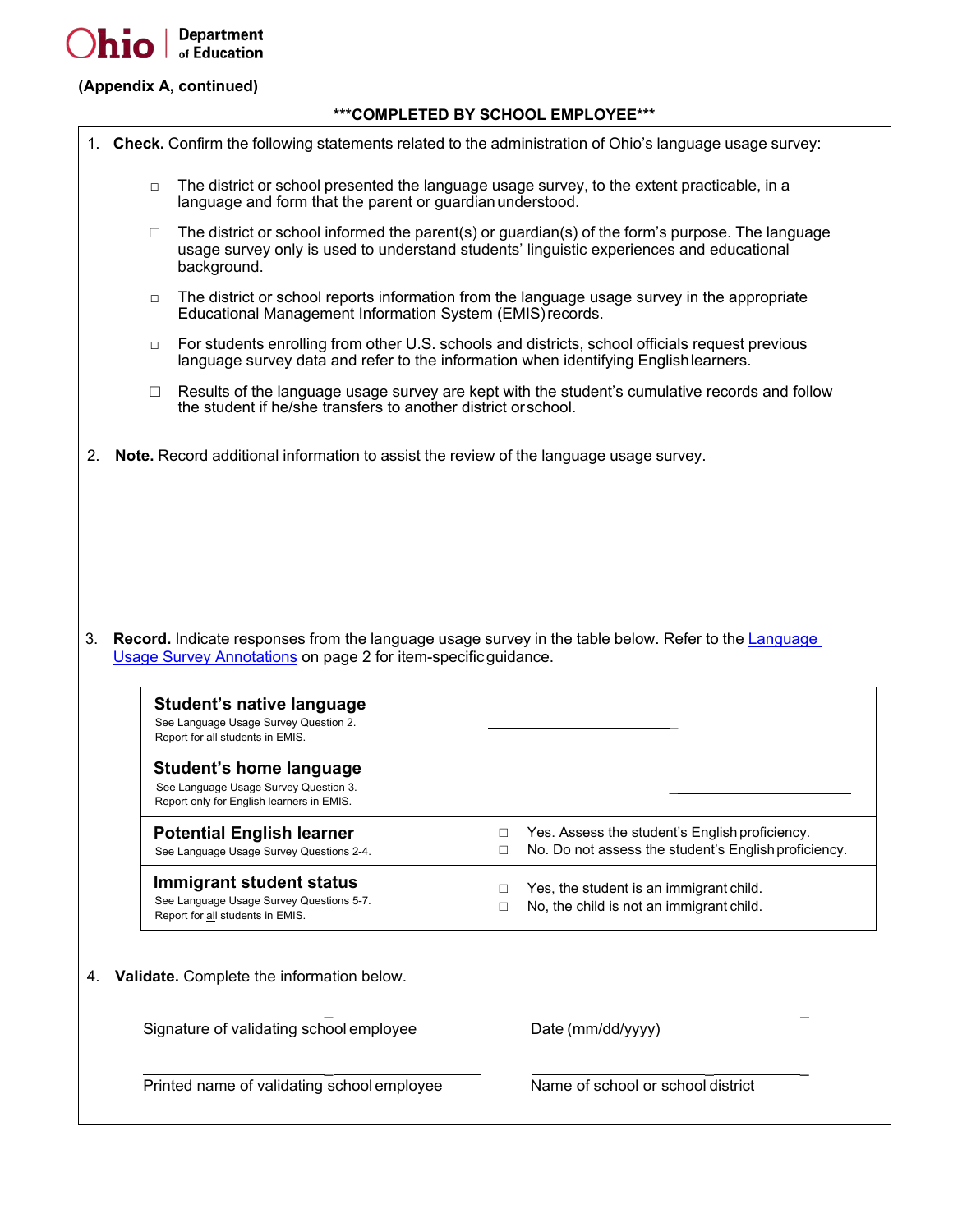#### *Please indicate which School your child is enrolled:*

| <b>Unity Academy High School</b><br>Grades 9-12               | <b>Cesar Chavez College Preparatory School</b><br>Grades K-5 |
|---------------------------------------------------------------|--------------------------------------------------------------|
| <b>Educational Academy for Boys &amp; Girls</b><br>Grades K-5 | Midnimo Cross-Cultural Middle School<br>Grades 6-8           |

# **HOUSEHOLD INFORMATION SURVEY**

We are participating in the Community Eligibility Option provision under the National School Lunch Program. Under this option, all children in the school will receive a breakfast/lunch at no charge regardless of completion of this form. However, to determine eligibility for various additional state and federal program benefits that your child(ren)'s school may qualify for, please complete, sign and return this application to your student's building if your income falls within or below the guidelines listed in the following chart.

| Number of<br>persons in family<br>or household size | Annual   | <b>Monthly</b> | Twice per month | <b>Every two weeks</b> | Weekly |
|-----------------------------------------------------|----------|----------------|-----------------|------------------------|--------|
| 1                                                   | \$23,107 | \$1,926        | \$963           | \$889                  | \$445  |
| $\overline{2}$                                      | 31,284   | 2,607          | 1,304           | 1,204                  | 602    |
| 3                                                   | 39,461   | 3,289          | 1,645           | 1,518                  | 759    |
| 4                                                   | 47,638   | 3,970          | 1,985           | 1,833                  | 917    |
| 5                                                   | 55,815   | 4,652          | 2,326           | 2,147                  | 1,074  |
| 6                                                   | 63,992   | 5,333          | 2,667           | 2,462                  | 1,231  |
| $\overline{7}$                                      | 72,169   | 6,015          | 3,008           | 2,776                  | 1,388  |
| 8                                                   | 80,346   | 6,696          | 3,348           | 3,091                  | 1,546  |
| Each additional<br>member add                       | $+8,177$ | $+682$         | $+341$          | $+315$                 | $+158$ |

# **INCOME GUIDELINES – 185% Guidelines to be effective from July 1, 2019 through June 30, 2020**